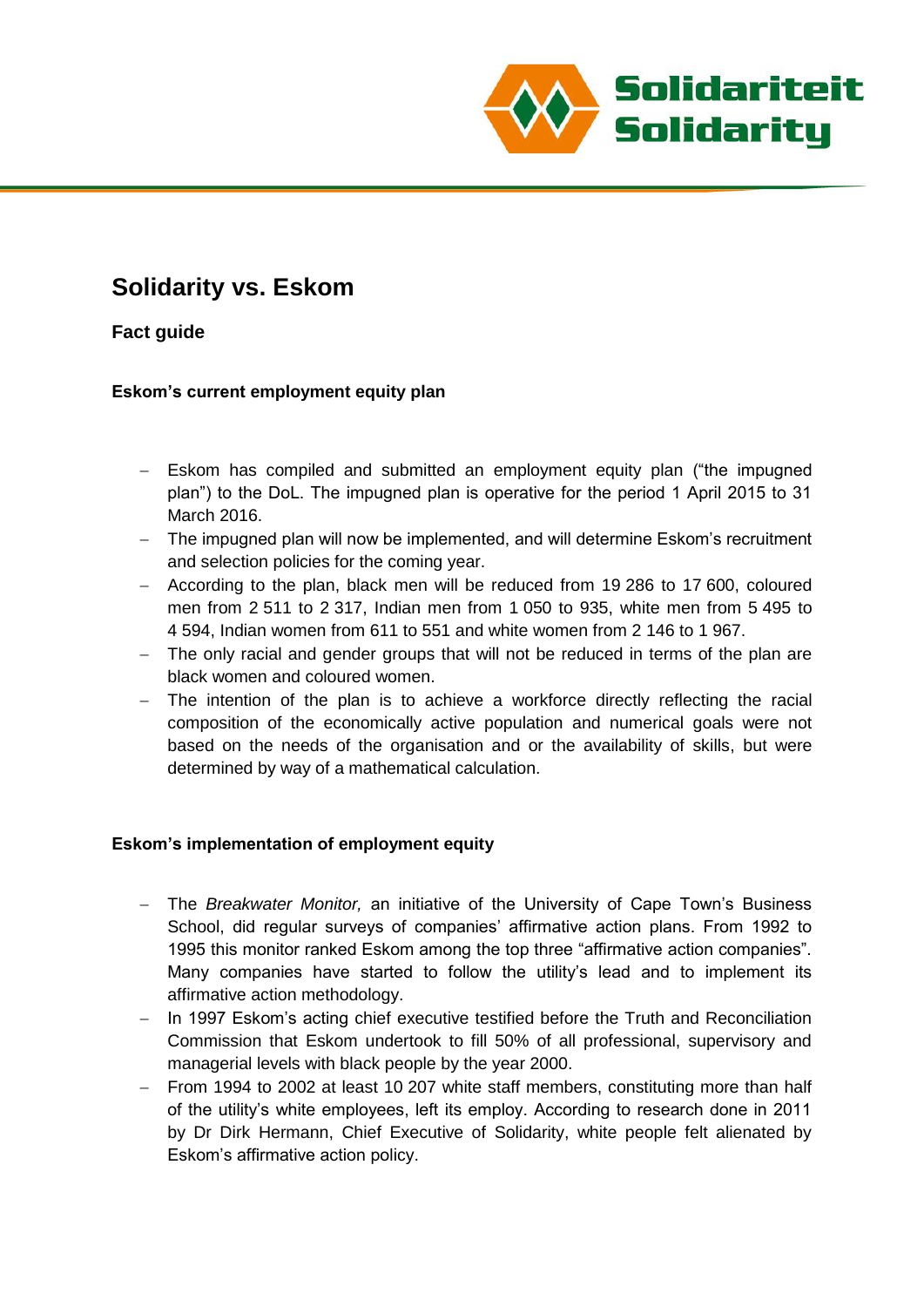- Meanwhile, Deputy President Cyril Ramaphosa in March this year said in Parliament that Eskom should give preference to merit over skin colour.
- Eskom is in a state of crisis, yet still persists in affirmative action measures that will not benefit the organisation and or the country as a whole.
- In a poll conducted among Solidarity's 1 200 members at Eskom, critical levels of staff dissatisfaction – and a major risk of further skills losses – were revealed. Solidarity's survey showed:
	- $\circ$  A total of 81% of the respondents were of the opinion that policies on racial representation impeded their career prospects.
	- $\circ$  Of the respondents, 75% were of the opinion that promotions did not take place in a fair way.
	- o A high percentage, 71%, felt uncertain about their positions.
	- $\circ$  In total, 55% were of the opinion that they would accept another job with the same benefits.

### **The regulation of employment equity plans**

- The code of good practice for employment equity plans, GN R1394 of 1999. regulates the preparation, implementation and evaluation of employment equity plans.
- The code inter alia provides for a number of factors to be taken into consideration when an employer negotiates and implements numerical goals. This includes the following:
	- o the extent of under-representation of persons in the designated group;
	- o the available pool of persons with appropriate qualifications;
	- o economic and financial factors;
	- o the sector in which the employer conducts business;
	- o the availability of vacancies; and
	- o the staff turnover.
- Section 20 of the Employment Equity Act confirms that employment equity plans are intended to facilitate reasonable progress in regard to equitable representation.
- Section 2 as well as section 15 of the Act stipulates that the objective of employment equity is to ensure "equitable" representation, and hence not representation in line with any specific racial demography.
- Section 3 stipulates that die Act must be interpreted in line with any code of good practice.
- Section 17 of the Act stipulates that employers must engage in consultation on the workplace analysis that they conducted, the preparation and implementation of their employment equity plan and their reporting to the Director-General of Labour.
- $-$  Section 42(4) of the Act confirms that an employer can raise any justifiable grounds for its failure to comply. Hence, Eskom would be more than justified to indicate that due to the current crisis, merit and service delivery is a bigger priority than achieving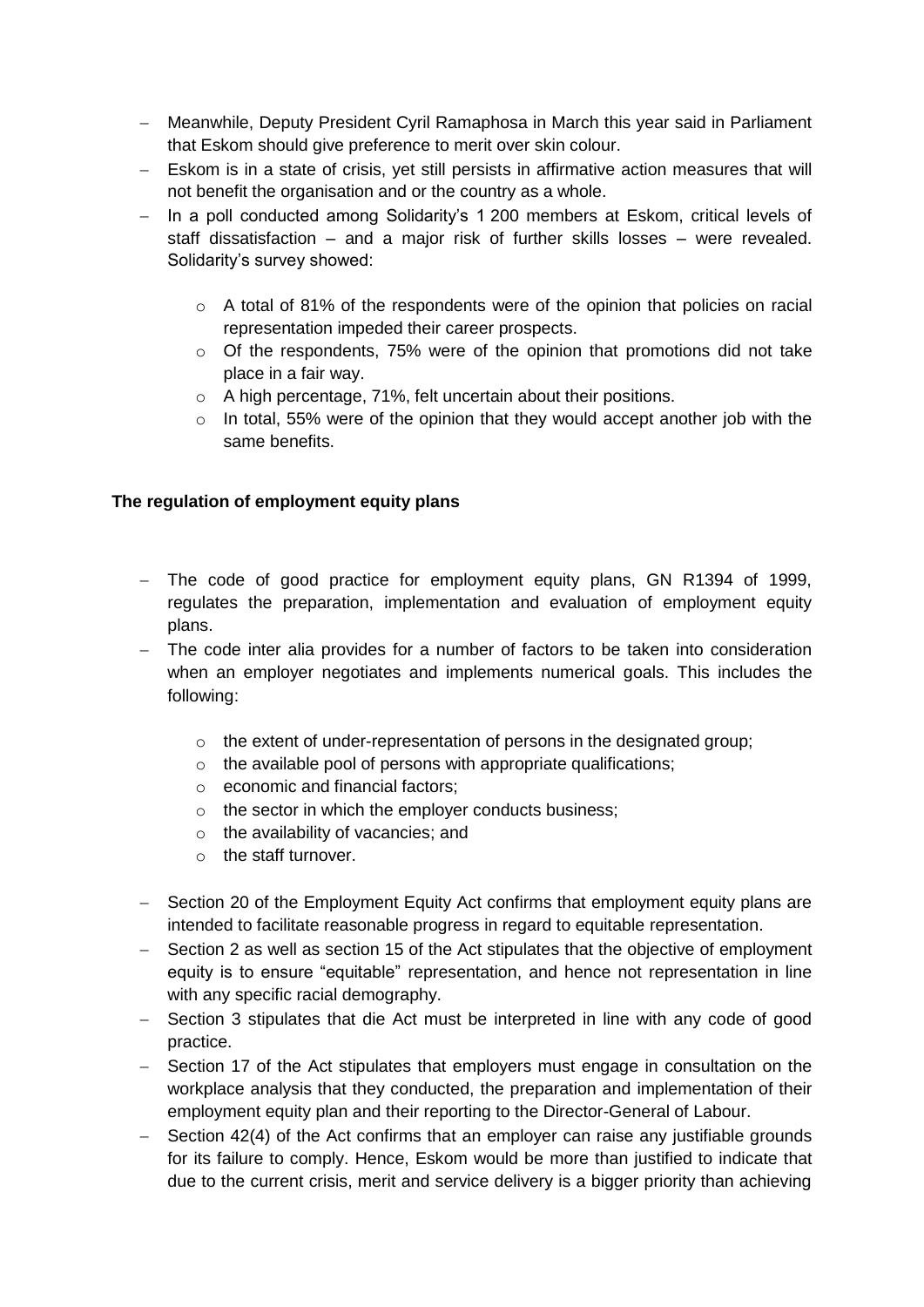a workforce reflective of the racial composition of the national economically active population.



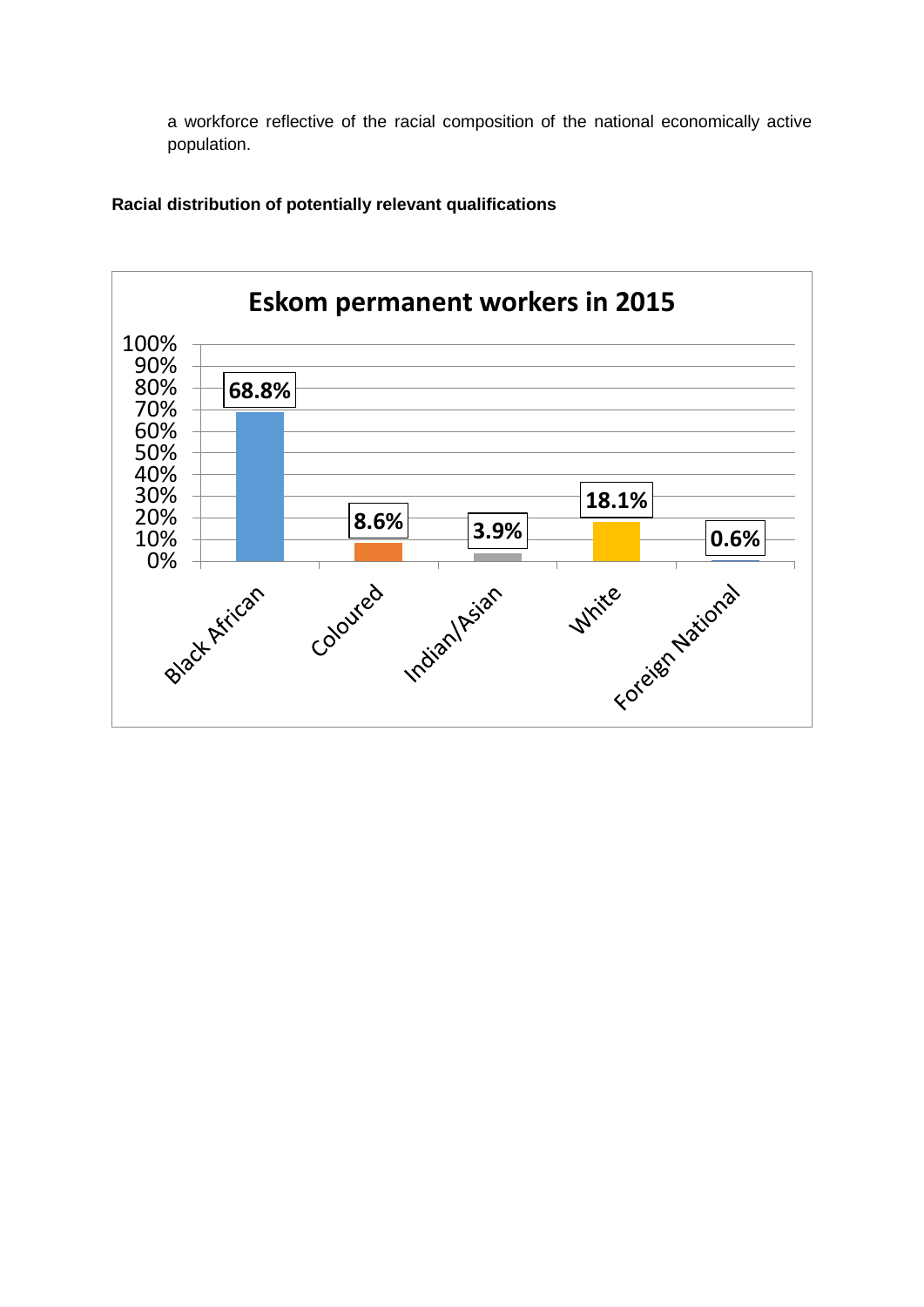

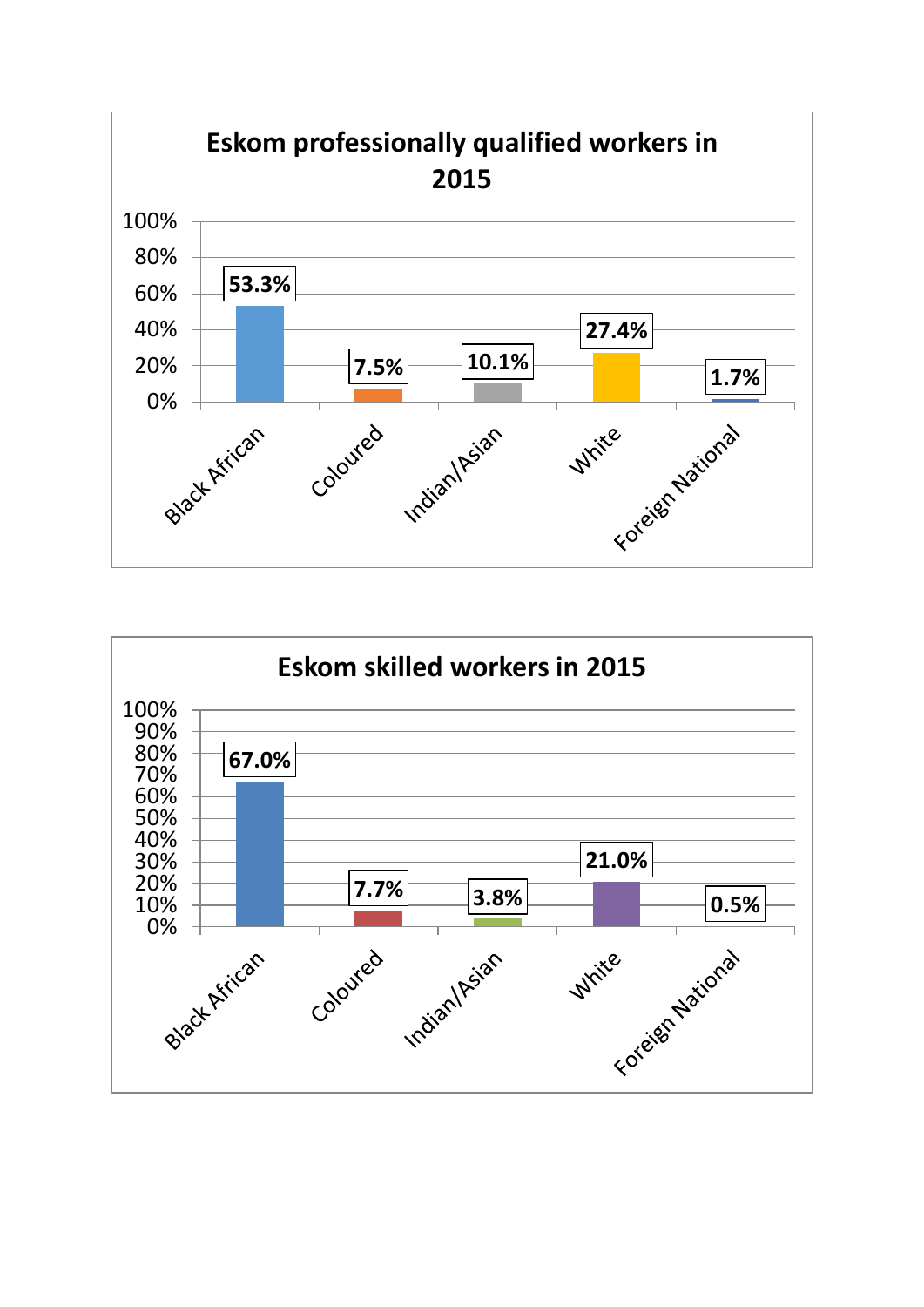